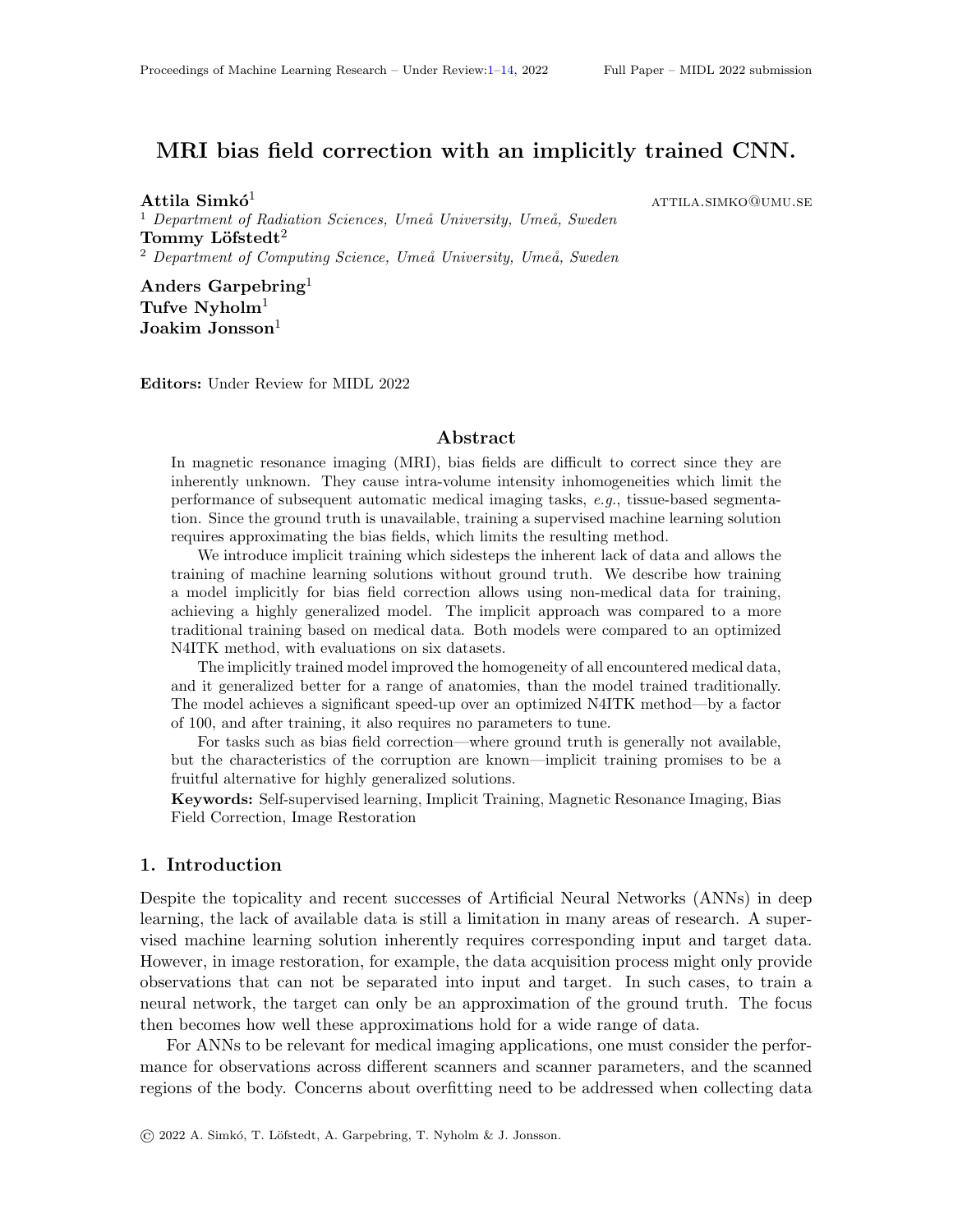for training. Confronting the issue of inseparable observations with generalizability in mind, we propose a novel, simple training technique for ANNs, which only requires general knowledge about the corruption and how it operates. The technique is denoted *implicit training*.

Imperfections during the image acquisition process in MRI and the patient anatomy collectively creates a multiplicative corruption, called a bias field. The field can cause a 10–40 % intra-volume smooth, low-frequency intensity variation (Meyer et al., 1995; Sled et al., 1997). Due to the bias field, the signal intensity of homogeneous tissue from MRI data is seldom homogeneous. Although having limited impact on visual diagnosis, the bias field has crucial implications on automated downstream processing. Information about the current state of bias field correction can be found in the appendix.

The main contribution of the presented study is the implicit training approach. The paper details, implements and tests the generalizability of a model trained in such a manner, against a model trained more conventionally. This investigation results in a bias field correction model trained on non-medical images<sup>[1](#page-1-0)</sup>, which achieves comparable results to the widely used N4ITK method, with a speed-up factor of 100.

#### 2. Materials and Methods

In image restoration, the general purpose is to recover the latent, clear image, u, from a corrupted observation,  $\mathbf{v} = H(\mathbf{u}, \mathbf{b})$ , with H as the corruption function applying the corruption, b, to the image, u. Since bias fields are multiplicative, the observation is

$$
\mathbf{v} = H(\mathbf{u}, \mathbf{b}) = \mathbf{u} \quad \mathbf{b};\tag{1}
$$

where the corruption function  $H$  is the Hadamard product ( $\,$ , element-wise multiplication) between the clear image and the corruption. The true signal intensity u only contains intensity variations of relevance, and b is the bias field. We describe two ways to train a machine learning model that learns  $\mathcal{F} : \mathbb{R}^{256} \times 256$  /  $\mathbb{R}^{256} \times 256$ , such that

<span id="page-1-1"></span>
$$
\mathbf{b} \quad \mathbf{b} = \mathcal{F}(\mathbf{v}) \tag{2}
$$

With the aim of adhering to the model definition in Eq. [\(2\)](#page-1-1), we are interested in finding a function  $\mathcal{F}$ , that minimises the mean squared error,

$$
L(\mathbf{v}, \mathbf{b}) = \frac{1}{n} F(\mathbf{v}) \quad \mathbf{b} \frac{2}{2}, \tag{3}
$$

where  $n$  is the number of voxels in  $\bf{v}$ .

To further encourage the networks to perform the intended task, an identity regularization term  $R$  was added to ensure consistency. After correcting  $\bf{v}$ , the corrected image should be bias-free, *i.e.* correcting an image a second time should simply return an identity bias field. The regularization term is defined as

$$
\frac{1}{n} F H^{-1} \mathbf{v} \neq (\mathbf{v}) \qquad \qquad \frac{2}{2} \quad \frac{1}{n} F H^{-1} H(\mathbf{u} \cdot \mathbf{b}) \neq \mathbf{b} \qquad \qquad \frac{2}{2} = \frac{1}{n} F \mathbf{u} \qquad \frac{2}{2} =: R(\mathbf{v}) \neq
$$

<span id="page-1-0"></span><sup>1.</sup> The model is available online: <https://doi.org/10.5281/zenodo.3749526>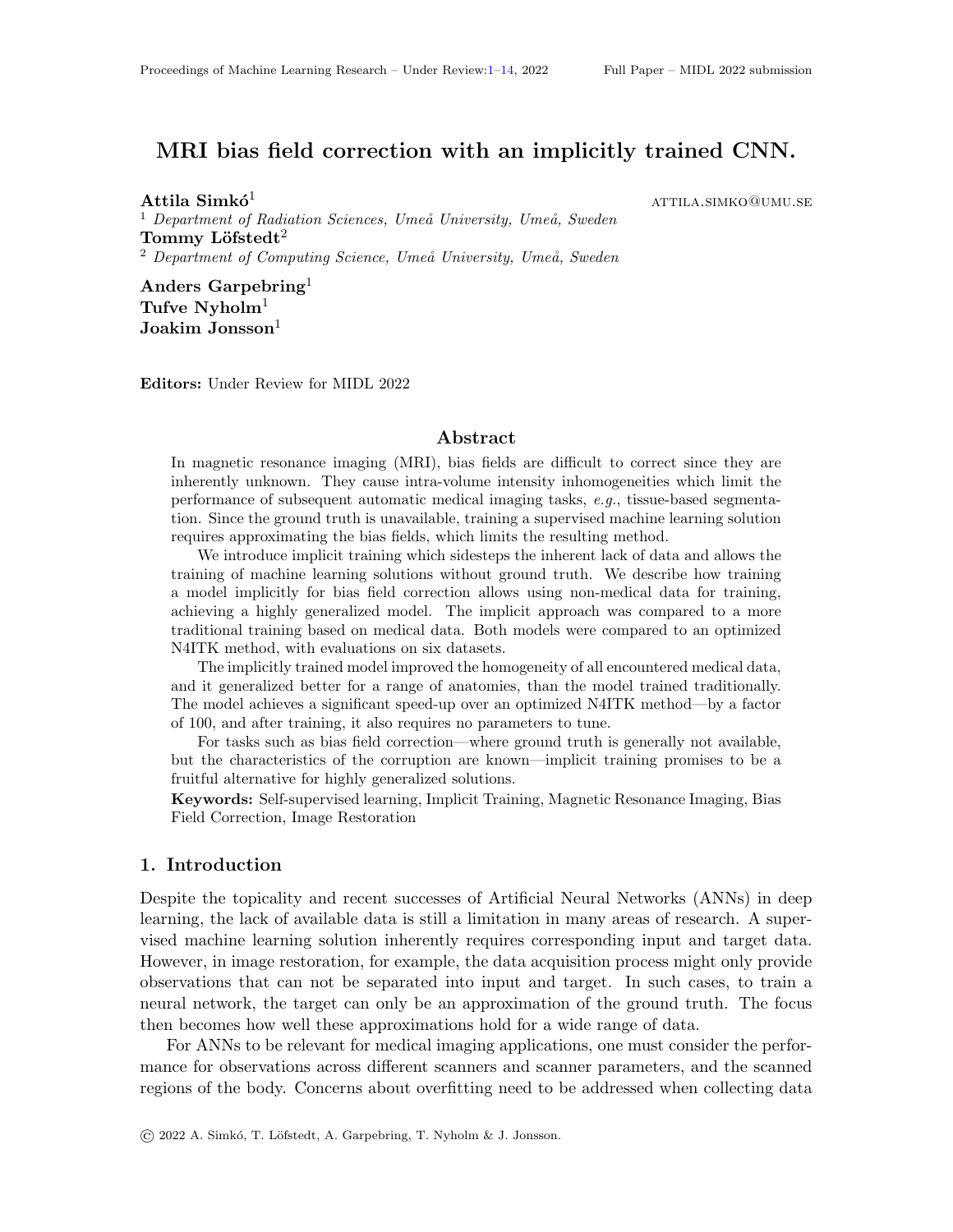where **u** is the approximated bias-free image, is a 256 256 image of ones, and  $H^{-1}$  is the inverse of the corruption function H, such that  $H^{-1}(H(\mathbf{v},\mathbf{b});\mathbf{b}) = \mathbf{v}$ . For the case of bias fields, the inverse function is  $H^{-1}(\mathbf{v}, \mathbf{b}) = \mathbf{v}$  b, element-wise division.

From the formulation of the problem, we know that b is not available, but it is required to compute the loss. This is often a concern for other image restoration tasks as well, and it is the motivation for this work. For these cases there are several approaches to train a model explicitly, *i.e.* by keeping this loss function. For example we can approximate **b** by applying a reliable analytical correction method on v. We have taken another approach to train explicitly.

#### <span id="page-2-0"></span>2.1. Bias Field Generator

We start by generating bias fields that follow the characteristics from literature [\(Zujun,](#page-10-0) [2006;](#page-10-0) Vovk et al., 2007), their description (Sled et al., 1998) and the examples from the BrainWeb website.

The method used to generate 2D spatial random but physically plausible fields followed the description (Heße et al., 2014). For a single bias field, it used a Gaussian covariance model in the form

$$
cov(r) = exp \qquad \frac{r}{4} \qquad \frac{r}{2} \qquad (4)
$$

where  $\zeta$  is the distance from a randomly chosen peak of the Gaussian, and  $\zeta$  is an arbitrary length scale corresponding to the frequency of the generated bias fields. A lower ` corresponds to a higher frequency. We selected ` for each bias field randomly in the range [10; 50], based on visual comparison to the bias fields from BrainWeb. The field is then scaled to have a mean of 1 and an absolute maximum chosen randomly in the range [1:1; 1:3], corresponding to a maximum inhomogeneity of 20–60 %, respectively.

#### 2.2. Explicit Training

We constructed the training dataset by collecting bias-free data from BrainWeb for **u** while an in-house bias field generator described in Section [2.1](#page-2-0) provided  $\mathbf{b}_{q}$ . Hence, the total explicit loss function was

$$
L_E(\mathbf{v}; \mathbf{b}_g) = L(\mathbf{v}; \mathbf{b}_g) + R \mathbf{v});
$$
\n(5)

where is a regularization parameter.

The explicitly trained model, by design, favors images with the same modality and scanned region as the images in the training set, exposing the issue of generalizability. Note that methods to improve generalizability of the explicit training process do exist. Collecting a more diverse training dataset will lead to a more general model, however for real data, the target bias fields can only be approximated, and covering all anatomies equally is a difficult task. The authors therefore propose a training process that circumvents these difficulties.

#### 2.3. Implicit Training

The *implicit training* process is an option as long as the characteristics of **b** are known, and therefore can appropriately be artificially generated, and the function  $H$  is known and invertible.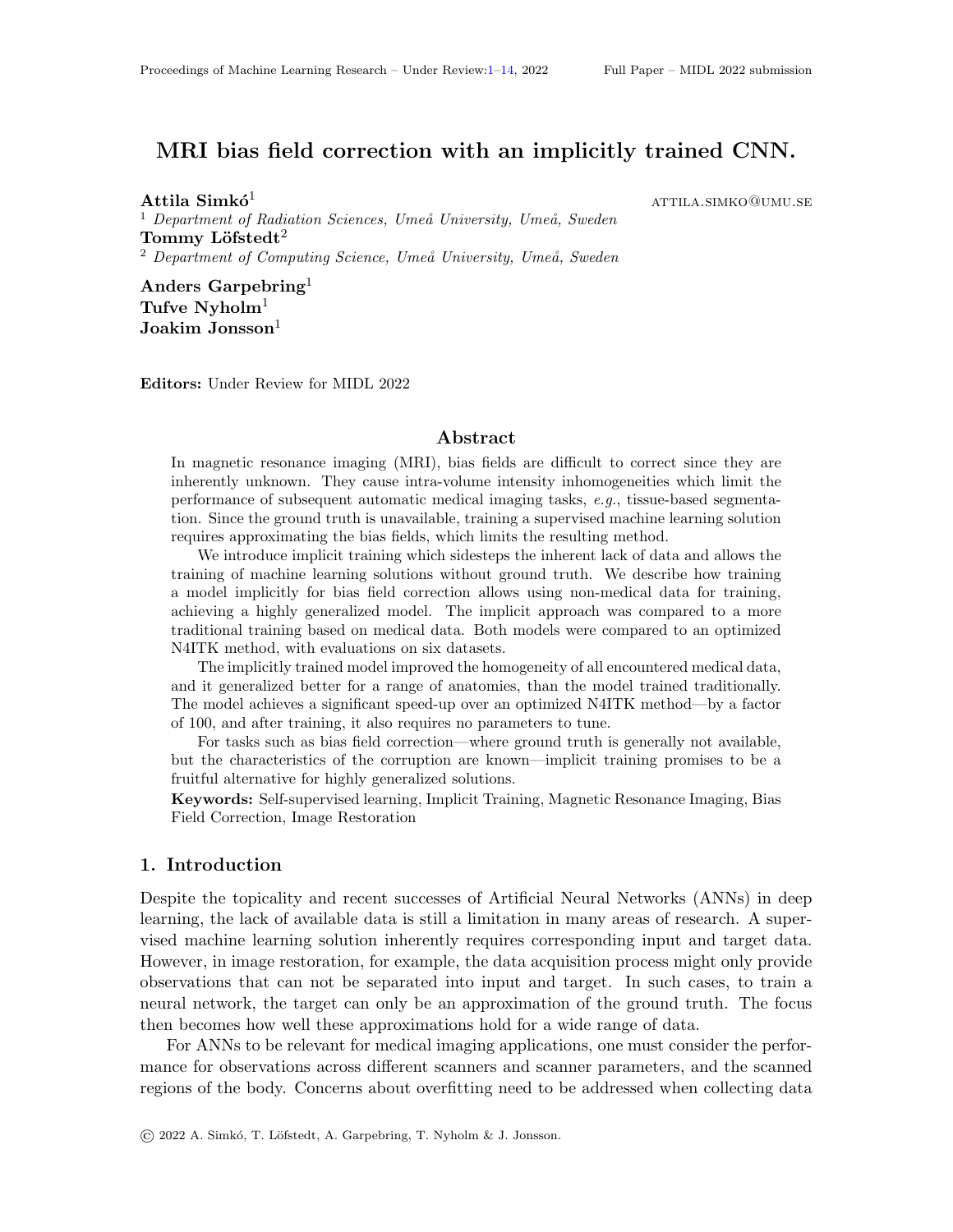The basis of the implicit training is a randomly generated artificial bias field,  $\mathbf{b}_g$ . Given an observation, v, with an unknown bias field, b, we can construct

$$
\mathbf{v}_{g} = H(\mathbf{v}; \mathbf{b}_{g}) = H(H(\mathbf{u}; \mathbf{b}); \mathbf{b}_{g}).
$$

For this image,  $v_q$ , the underlying bias field is naturally  $b - b_q$ , which is still unknown. However, note that we want the model to learn to return the bias field of a corrupted image, such that  $F(\mathbf{v}_q) = H(\mathbf{B}; \mathbf{B}_q)$  $H(\mathbf{b}, \mathbf{b}_q) = \mathbf{b}$  b<sub>g</sub> and that  $F(\mathbf{v}) = \mathbf{b}$  b. Having an F adhering to this, we see that

$$
H^{-1}(F(\mathbf{v}_g)/F(\mathbf{v})) = H^{-1}(H(\mathbf{b}, \mathbf{b}_g)/\mathbf{b}) = \mathbf{b} \quad \mathbf{b}_g \quad \mathbf{b} = \mathbf{b}_g \quad \mathbf{b}_g.
$$

Using this, we define an implicit loss function making the model learn not through its output, but through the relationship between two of its outputs. We thus define the implicit loss,

$$
\frac{1}{n} H^{-1} F(\mathbf{v}_g) / F(\mathbf{v}) \qquad \mathbf{b}_g \frac{2}{2} = \frac{1}{n} F(\mathbf{v}_g) \qquad F(\mathbf{v}) \qquad \mathbf{b}_g \frac{2}{2} =: L_I(\mathbf{v}) \mathbf{b}_g) : \tag{6}
$$

In every training iteration, we generate  $\mathbf{b}_g$ , construct  $\mathbf{v}_g = H(\mathbf{v}, \mathbf{b}_g)$ , take the output of F for both  $\mathbf{v}_g$  and  $\mathbf{v}$ , and fit their element-wise ratio to be  $\mathbf{b}_g$ . Implicit training for the input **v** with the simulated bias field  $\mathbf{b}_{q}$  is illustrated in Fig. 1.

Implicit training excludes b from the loss function, so it can remain unknown, and introduces a term  $\mathbf{b}_{q}$  which is a randomly generated bias field, following the statistics of **b.** In essence, since no information that exists both in **v** and **v<sub>q</sub>** is included in  $L_1$ , we claim that by minimizing this loss,  $\overline{F}$  learns not only to return  $\mathbf{b}_{q}$ , but also to return features that are indistinguishable from the characteristics of bg. Therefore, if we correctly generated  $\mathbf{b}_{q}$  with the same characteristics as **b**, training should also—implicitly—minimize  $\mathcal{L}_E$ . Together with regularization terms on both **v** and **v**<sub>g</sub>, the total implicit loss becomes

$$
L(\mathbf{v}, \mathbf{b}_g) = L_I(\mathbf{v}, \mathbf{b}_g) + R(\mathbf{v}, \mathbf{v}) + R(\mathbf{v}, \mathbf{v}) \tag{7}
$$

where is a regularization parameter.

Due to the training process, the training dataset is now not constrained to images where b is known and also the image content is not relevant. Therefore the illustrated process for the presented model was implemented without using medical data, by training on a subset of ImageNet images.

## 2.4. CNN Architecture

The CNN model,  $F$ , for correction had an input and output size of 256 256 1. The architecture was a U-Net (Ronneberger et al., 2015) with five down-sampling levels. Each down-sampling block contains two convolutional layers with symmetric padding and ReLU activations (Glorot et al., 2011), Batch Normalization (Ioffe and Szegedy, 2014) and for down-sampling to half the size, the model used Max Pooling layers. Each up-sampling layer is constructed similarly using a bilinear upsampling layer, and an additional Gaussian blur layer. The final output is constrained to values between 0:5 and 2.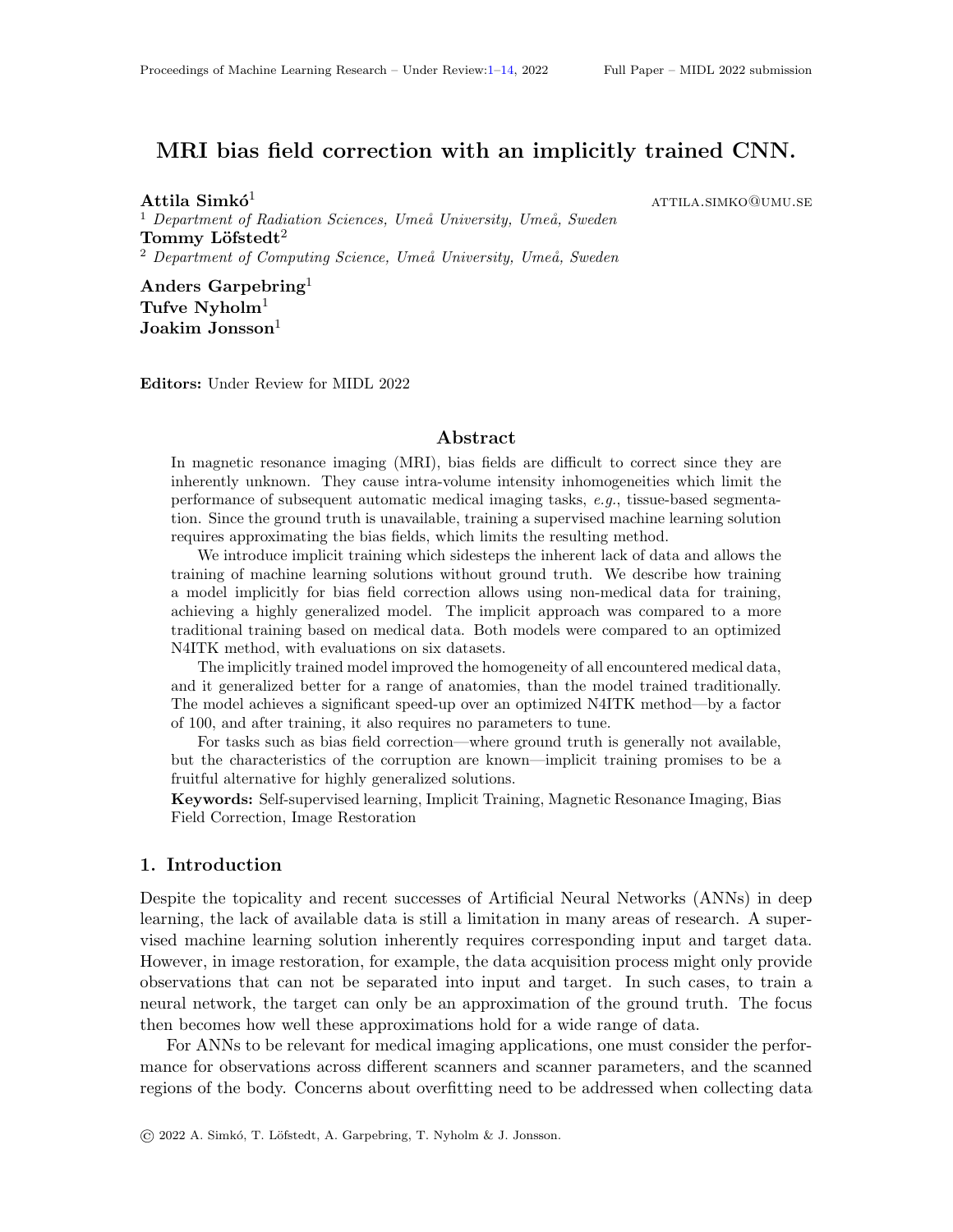# 3. Experiments

Explicit To use the explicit loss in Eq. (7) bias-free images are needed. For that we used the Simulated Brain Database, available from BrainWeB (Cocosoc et al., 2002; Kwan et al., 1999; Evans et al., 1996; Collins et al., 1998) and using the 20 distinct tissue maps, we simulate signal from ve di erent MR contrasts using Matlab R2018b (The MathWorks, Inc., Natick, Massachusetts, United States). The imagesu were corrupted by a 5 % Gaussian noise for higher stability and they were corrupted using a generated bias eldo<sub>g</sub>.

We generated 120 000 images, which were split between training the explicit model (108 000), validating the explicit and the implicit models (6 000) and for evaluating all methods (6 000). All images were saved with their corresponding tissue maps for gray matter (GM), white matter (WM), and cerebrospinal 
uid (CSF).

Implicit We trained another model using the implicit loss from Eq.  $(6)$ , where by design, our options for the training data are less restricted. For training we used a random sample of 108 000 images|the same as the number of training images for the explicit approach|from ImageNet, the large-scale image collection containing objects from about 5 000 categories. The changes in lighting, by smooth spatial color gradients or fading can follow similar characteristics as bias elds, therefore these changes are considered the bias elds of natural images, b. For each image we also generated a bias  $el\mathbf{d}_q$ . We used the same validation dataset as for explicit training, 6 000 images from BrainWeb.

N4ITK For all evaluations we corrected the bias eld using N4ITK from the SimpleITK Python package<sup>3</sup>. N4ITK was used on images rescaled to [0100], which improves the performance. The parameters were optimized for the given dataset using grid search.

Figure 1: Implicit Training. The input is an image with an unknown bias eld and another, generated bias eld. The and denote element-wise multiplication and division, respectively. The model is denoted  $\mathbb F$ , and the operations de neL in Eq. (7). The illustrated bias elds are real outputs of the implicitly trained model.

<sup>2.</sup> http://brainweb.bic.mni.mcgill.ca

<sup>3.</sup> http://www.simpleitk.org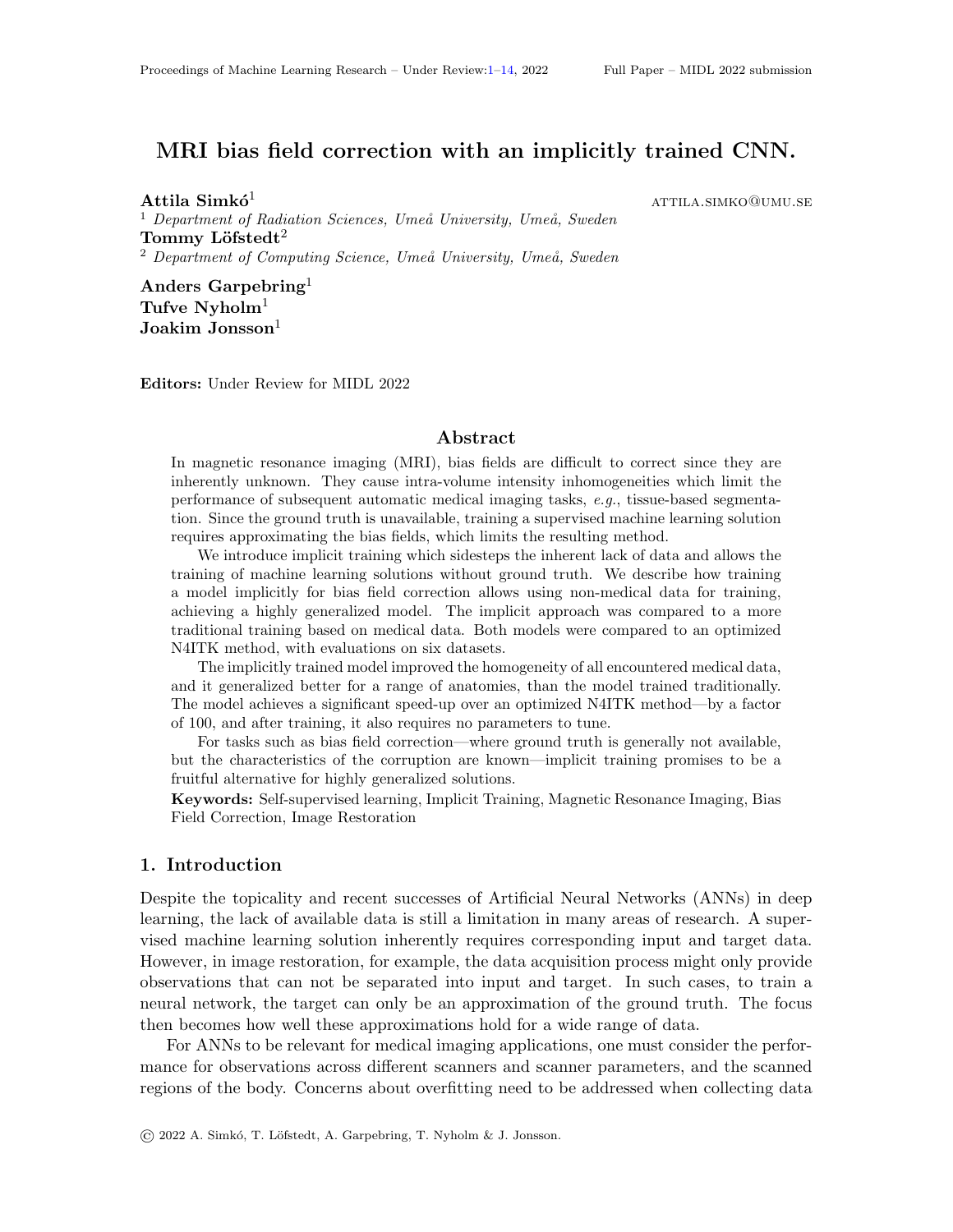## 3.1. Evaluation on BrainWeb

We evaluated the methods on the testing dataset of 6 000 synthetic images generated from BrainWeb. The evaluation metrics were the Coe cient of Variation (CV) and the Structural Similarity Index (SSIM). The experiment shows how homogeneous the signal intensity is for GM, WM, and CSF before and after correction.

We also evaluated the methods based on the execution time to correct all images in the dataset. To bring N4ITK and the proposed methods to a common ground, the timing experiments were performed on a single CPU. Note that the execution time of N4ITK can be drastically improved due to its straightforward slice-wise parallelism, but the same holds for the proposed models by increasing the batch size and the use of a GPU.

## 3.2. Evaluation on phantom data

A typical benchmark test for bias eld correction is to apply the given method on data that contains a homogeneous object with a simple geometry, assuming an homogeneous signal. For this test, 150 T<sub>2</sub>-weighted slices were acquired with a 3T Signa PET/MR scanner (GE Healthcare, Chicago, Illinois, United States) at the University Hospital of Ume, Ume, Sweden, of a spherical phantom object. The homogeneity of the object means that all non-uniformity inside the volume was bias only, simplifying the problem to

$$
F(v) = F(b) = \mathbf{\hat{B}}:
$$
 (8)

The corrections were evaluated in MICE Toolkit<sup>4</sup> (Nyholm and Jonsson, 2014) for all slices based on the CV calculated for the pixels inside the phantom.

## 3.3. Evaluation on real data

Two brain and two pelvic scans using dierent contrasts were collected at the University Hospital of Ume, Ume, Sweden, each with two segmented tissues.

One of the brain scans was  $\bar{a}_1$ -weighted gradient echo sequence with segmented tissues of white matter (WM) on 71 slices and connective tissue of the scalp (SC) on 101 slices. The other scan was  $aT_2$ -weighted scan with the same segmented tissues, WM on 52 and SC on 42 slices. One of the pelvic scans was a LAVA-FLEX sequence and the segmented tissues were fat (F) on 40 and the bladder (B) on 14 slices. The other scan was  $\bar{a}_1$ -weighted spin-echo and the selected tissues were fat (F) on 101 and muscle (M) on 115 slices.

The corrections were evaluated in MICE Toolkit.

## 4. Results

Both explicit and implicit training methods went through hyper-parameter tuning, and the best CV results on the validation dataset were achieved using the NAdam optimizer (Dozat, 2016) using a batch size of 32. The explicit training method achieved the best results after 134 epochs using a learning rate of :005 and  $= 0:5$ , while the implicit training took 161 epochs using a learning rate  $\omega$ 0001 with = 0:2.

<sup>4.</sup> NONPI Medical AB, Uma, Sweden; Website: https://www.micetoolkit.com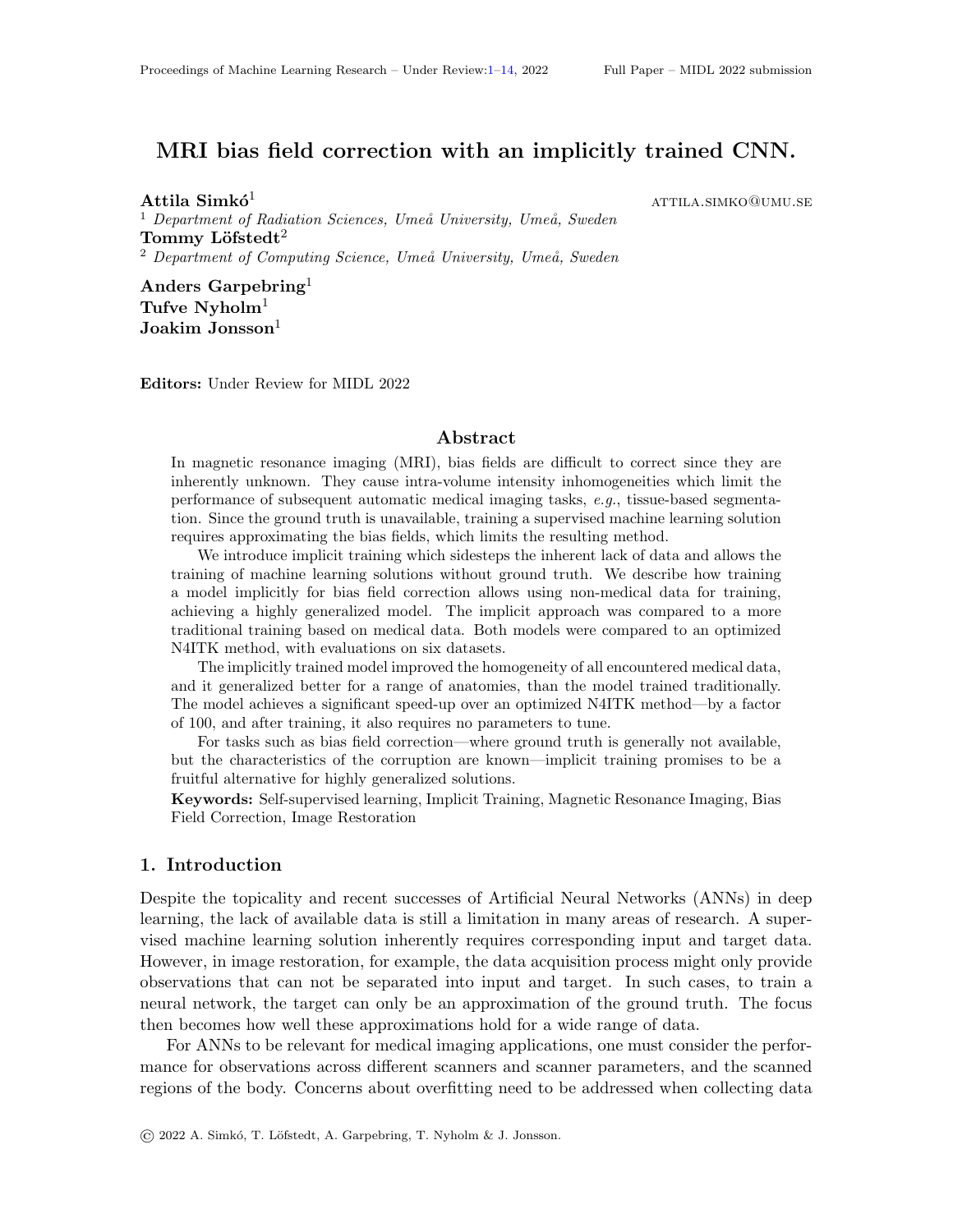|                       | CV              |                |                |                |                |                |                | <b>SSIM</b>    |                |                |                |                | Time [s]     |
|-----------------------|-----------------|----------------|----------------|----------------|----------------|----------------|----------------|----------------|----------------|----------------|----------------|----------------|--------------|
|                       | <b>WM</b><br>GМ |                | CSF            |                | GM             |                | WM             |                | CSF            |                |                |                |              |
| Original<br>Corrupted | 0:083<br>0:196  | 0:007<br>0:079 | 0:047<br>0:165 | 0:006<br>0:078 | 0:250<br>0:327 | 0:019<br>0:065 | 1:000<br>0:927 | 0:000<br>0:067 | 1:000<br>0:918 | 0:000<br>0:074 | :000<br>0:929  | 0:000<br>0:061 |              |
| N4ITK<br>Explicit     | 0:128<br>0:152  | 0:063<br>0:057 | :089<br>0:121  | 0:061<br>0:062 | 0:284<br>0:291 | 0:049<br>0:047 | 0:970<br>0:970 | 0:047<br>0:029 | 0:966<br>0:963 | 0:053<br>0:037 | 0:971<br>0:969 | 0:044<br>0:028 | 25657<br>232 |
| Implicit              | 0:144           | 0:047          | 0:111          | 0:052          | 0:287          | 0:036          | 0:972          | 0:019          | 0:967          | 0:025          | 0:971          | 0:019          | 232          |

Table 1: Results of the BrainWeb dataset, with the best for each tissue in bold. (Multiple, if the Nemenyi test shows no signi cant di erences.)

For the BrainWeb results see Table 1. N4ITK was optimized for 2 downsampling and 6 control points, which results in much higher frequency changes than the ground truth bias (as seen on Fig. 3). The results were compared for signi cance using a Friedman test of equivalence followed by a Nemenyi post-hoc test (Demsar, 2006) with a threshold of 0:5.

Table 2 collects the results for thePhantom and the Real data. The performance of the explicit method suggests that it doesn't generalize well to real data. This is further supported by the high standard deviation, visual assessment on Fig. 2 and in the appendix (on Fig. 4). For N4ITK the grid search method did not nd a set of parameters that would improve the CV of the phantom data, and most congurations introduced a defect to the image. For this data, the images were scaled between  $[6000]$ , having 6 control points without downsampling. For the  $T_1$ -weighted and  $T_2$ -weighted brain scans, and the LAVA-FLEX and  $T_1$ -weighted pelvic scans were optimized for 8, 6, 4 and 8 control points and 2 2, 2 and 1 downsampling, respectively. (See examples on Fig. 4.)

## 5. Discussion and Conclusions

Both trained models performed similarly to N4ITK on the BrainWeb dataset, and while CV favored N4ITK, it was outperformed by the implicit method for SSIM. Their similar performance is further shown in the appendix (on Fig. 3). Although the explicit method has been trained on similar BrainWeb scans, the implicit approach still achieved better results. Their di erence in performance becomes more signi cant for the other evaluation datasets. This showcases the opportunities of implicit training, which by design produces highly generalizable models, which is crucial for reliable machine learning methods.

Our second contribution is a fast and ecient machine learning method for bias eld correction, which challenges the manually-tuned, state-of-the-art N4ITK with a 100 speed-

| Original | N4ITK | Explicit | Implicit |
|----------|-------|----------|----------|
|          |       |          |          |

Figure 2: Visual comparison of the results for an example slice of the phantom dataset.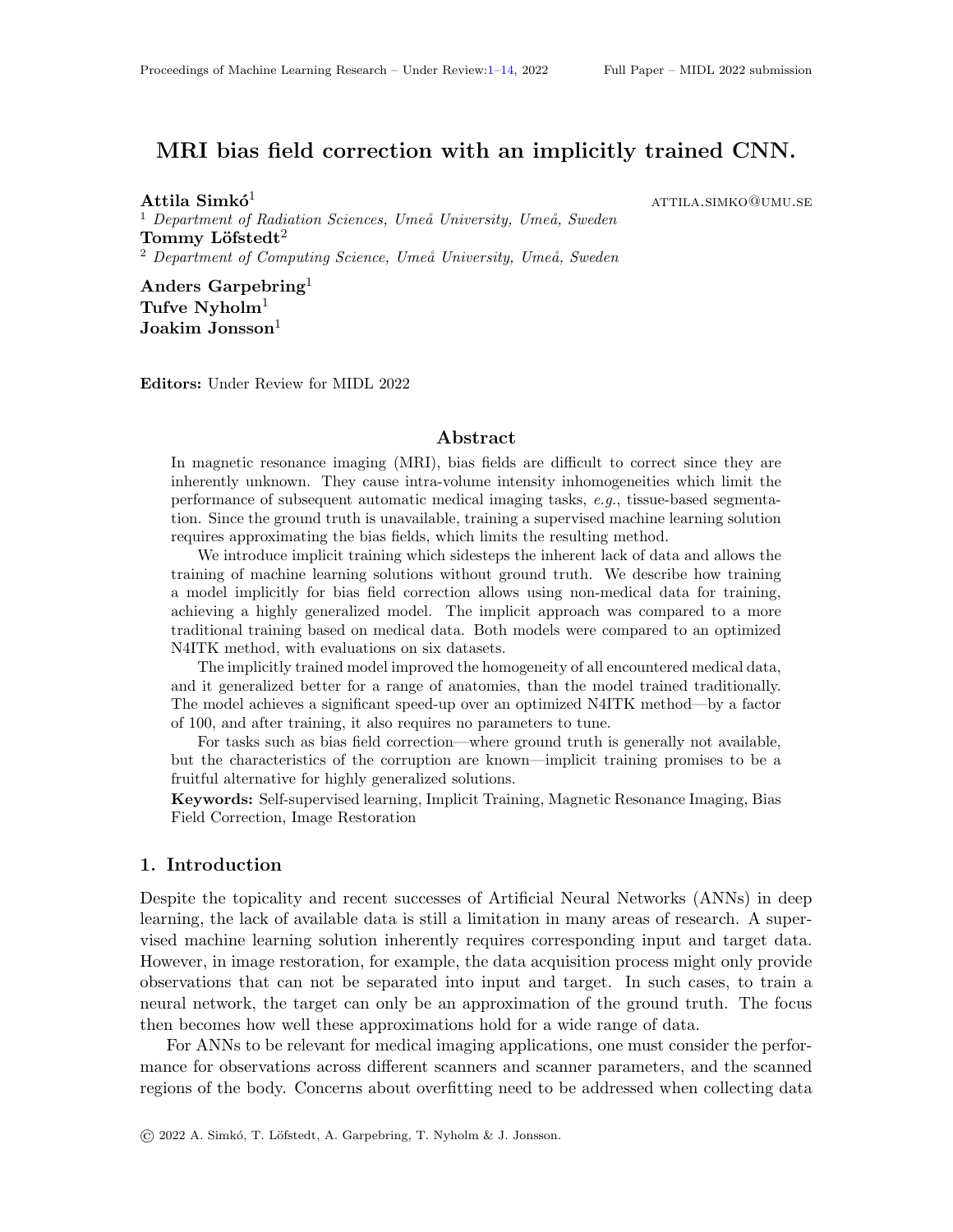| Dataset    | Contrast        | Tissue    |       | Corrupted |       | N4ITK |       | Explicit |       |       |
|------------|-----------------|-----------|-------|-----------|-------|-------|-------|----------|-------|-------|
| Phantom    |                 |           | 0:214 | 0:028     | 0:054 | 0:004 | 0:157 | 0:014    | 0:090 | 0:010 |
| Brain MRI  | $T_1$ -weighted | <b>WM</b> | 0:136 | 0:022     | 0:098 | 0:015 | 0:112 | 0:018    | 0:100 | 0:012 |
|            |                 | SC        | 0:237 | 0:078     | 0:197 | 0:042 | 0:212 | 0:046    | 0:122 | 0:019 |
|            | $T2$ -weighted  | <b>WM</b> | 0:149 | 0:022     | 0:123 | 0:018 | 0:161 | 0:026    | 0:138 | 0:017 |
|            |                 | SC        | 0:177 | 0:010     | 0:172 | 0:010 | 0:169 | 0:012    | 0:162 | 0:008 |
| Pelvic MRI | LAVA-FLEX       |           | 0:130 | 0:033     | 0:115 | 0:029 | 0:153 | 0:041    | 0:109 | 0:025 |
|            |                 | B         | 0:154 | 0:012     | 0:149 | 0:010 | 0:151 | 0:013    | 0:140 | 0:008 |
|            | -weighted<br>T4 |           | 0:174 | 0:018     | 0:129 | 0:017 | 0:166 | 0:020    | 0:131 | 0:012 |
|            |                 | M         | 0:205 | 0:008     | 0:193 | 0:008 | 0:205 | 0:007    | 0:189 | 0:006 |

Table 2: CV results of the phantom and real data, with the best for each tissue in bold. (Multiple, if the Nemenyi test shows no signi cant di erences.)

up factor. The trained model improves the homogeneity of all encountered datasets both by quantitative evaluation and visual assessment. Our method requires no parameters to tune at evaluation, which should prove most useful when manual tuning is not available.

Using N4ITK we have also encountered an artefact for the  $T_1$ -weighted pelvic scan for all sets of parameters, that distinctly separates the fat area into the darker and brighter regions. This artefact was not present in either the explicitly or the implicitly trained results as by design they can only return a smooth bias eld.

Results in Table 2 show that N4ITK performed signicantly better for the phantom dataset, and one tissue, while the implicit model achieved signicantly better results for three tissue evaluations. For the four remaining tissues N4ITK and the implicit model performed without signi cant di erences. The corrections visualized orthogonal to the correction axis in the appendix (on Fig. 4) show artefacts of the explicit model due to the 2D nature of the correction method. No such artefacts are present for the implicitly trained model. In fact the LAVA-FLEX dataset contained darker and brighter slices especially around the edges of the image, and the eect of these artefacts were even reduced by the implicit model. For the Phantom dataset, the 3D N4ITK method achieved the lowest standard deviation, yet for all other real data, this was the lowest for the implicit model. The comparable standard deviations to a 3D method, and visual evaluations show that although the problem is 3D, meaningful bias eld correction can be achieved by a 2D approach.

The results and easy implementation suggest that the proposed implicit training process could be used for other tasks as well. The two requirements are that the image corruption can be simulated accurately, and that the relation of the image and the corruption is known, and is invertible. Implicit training could prove useful for further tasks, such as other types of image corruption (Gaussian denoising, MRI motion artefact correction), image impainting or even object detection, by allowing to train on a wider range of data.

## **Acknowledgments**

We are grateful for the nancial support obtained from the Cancer Research Foundation in Northern Sweden (LP 18-2182, AMP 18-912, AMP 20-1014), the Vasterbotten regional county, and from Karin and Krister Olsson. The computations were enabled by resources provided by the Swedish National Infrastructure for Computing (SNIC) at the High Performance Computing Center North (HPC2N) in Ume, Sweden, partially funded by the Swedish Research Council through grant agreement no. 2018-05973.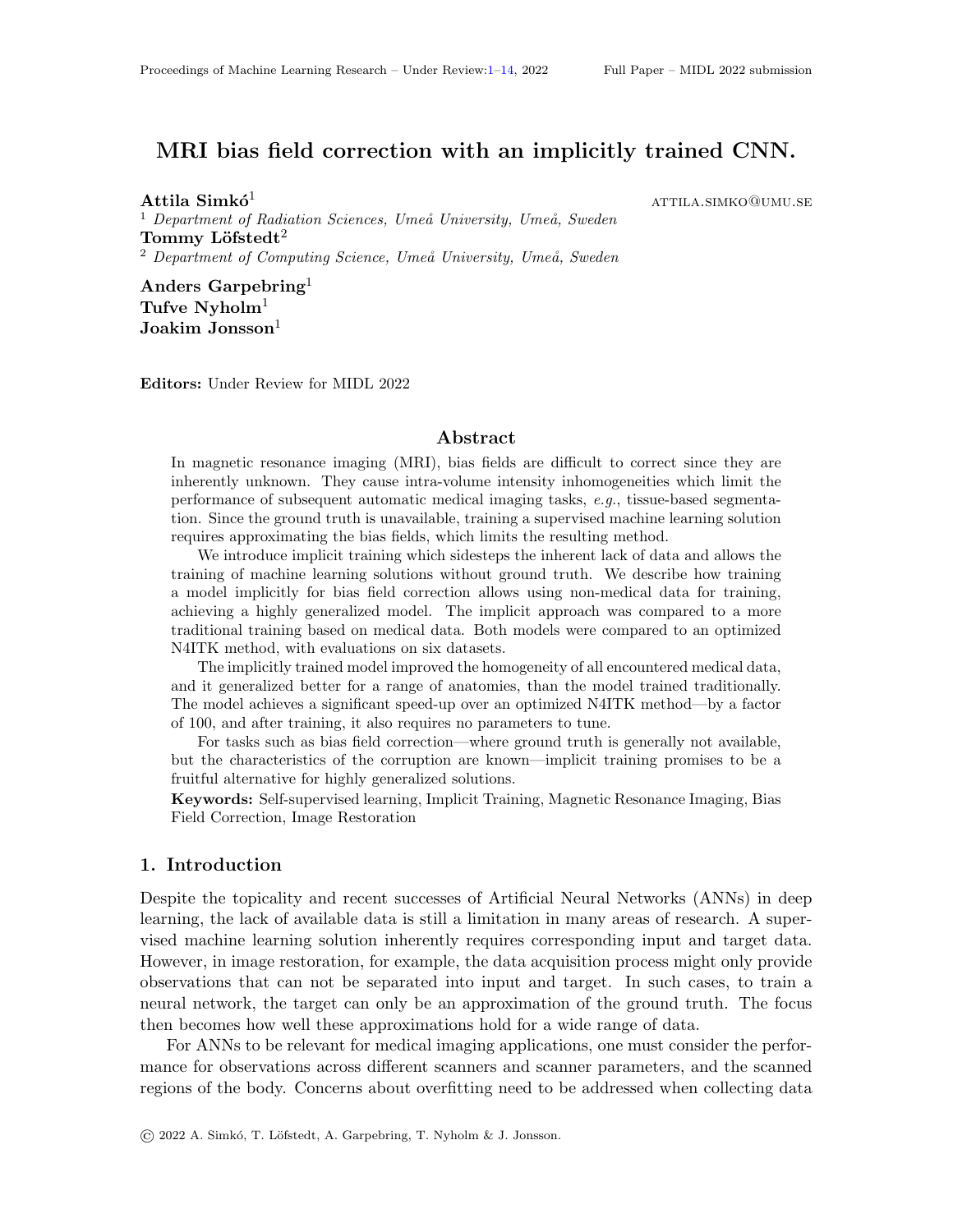## References

- Boubakeur Belaroussi, Julien Milles, Sabin Carme, Yue Min Zhu, and Hugues Benoit-Cattin. Intensity non-uniformity correction in MRI: Existing methods and their validation. Medical Image Analysis, 10(2):234{246, 2006.
- Chris A Cocosoc, V Kollokian, Remi K S Kwan, G Bruce Pike, and Alan C Evans. Brain-Web:Online Interface to a 3D MRI Simulated Brain Database. Hbm, 1131:1, 2002.
- D. Louis Collins, A P Zijdenbos, V Kollokian, J G Sled, N J Kabani, C J Holmes, and A C Evans. Digital Brain Phantom. Ieee Transactions on Medical Imaging, 17(3):463{468, 1998.
- Benoit M. Dawant, Alex P. Zijdenbos, and Richard A. Margolin. Correction of Intensity Variations in MR Images for Computer-Aided Tissue Classication. IEEE Transactions on Medical Imaging, 12(4):770{781, 1993. ISSN 1558254X. doi: 10.1109/42.251128.
- Janez Demsar. Statistical comparisons of classiers over multiple data sets. Journal of Machine Learning Research, 7:1{30, 2006. ISSN 15337928.

Timothy Dozat. Incorporating Nesterov Momentum into Adam. ICLR Workshop, 2016.

- Alan C Evans, G Bruce Pike, Mcconnell Brain, and Imaging Centre. An Extensible MRI Simulator for Post-processing Evaluation.Proceedings of the 4th International Conference on Visualization in Biomedical Computing, pages 2{7, 1996.
- Wan Fengkai, SmedbyOrjan, and Wang Chunliang. Simultaneous MR knee image segmen- tation and bias eld correction using deep learning and partial convolution. Proc. SPIE, Image Proc(10949), 2019.
- Melanie Gaillochet, Kerem Can Tezcan, and Ender Konukoglu. Joint Reconstruction and Bias Field Correction for Undersampled MR Imaging. Lecture Notes in Computer Science (including subseries Lecture Notes in Articial Intelligence and Lecture Notes in Bioinformatics) , 12262 LNCS:44{52, 2020. ISSN 16113349.
- Xavier Glorot, Antione Bordes, and Yoshua Bengio. Deep Sparse Rectier Neural Networks. Journal of the Optical Society of America A: Optics and Image Science, and Vision, 34 (7):1114{1118, 2011. ISSN 15208532. doi: 10.1002/ecs2.1832.
- Tal Goldfryd, Shiri Gordon, and Tammy Riklin Raviv. Deep Semi-Supervised Bias Field Correction Of Mr Images. 2021 IEEE 18th International Symposium on Biomedical Imaging (ISBI) , pages 1836{1840, 2021.
- Falk He e, Vladyslav Prykhodko, Ste en Schluter, and Sabine Attinger. Generating random elds with a truncated power-law variogram: Acomparison of several numerical methods. Environmental Modelling and Software, 55:32{48, 2014. ISSN 13648152. doi: 10.1016/j. envsoft.2014.01.013.
- Sergey Io e and Christian Szegedy. Batch Normalization: Accelerating Deep Network Training by Reducing Internal Covariate Shift. Igarss 2014, 25(1):1{5, 2014. ISSN 0717- 6163. doi: 10.1007/s13398-014-0173-7.2.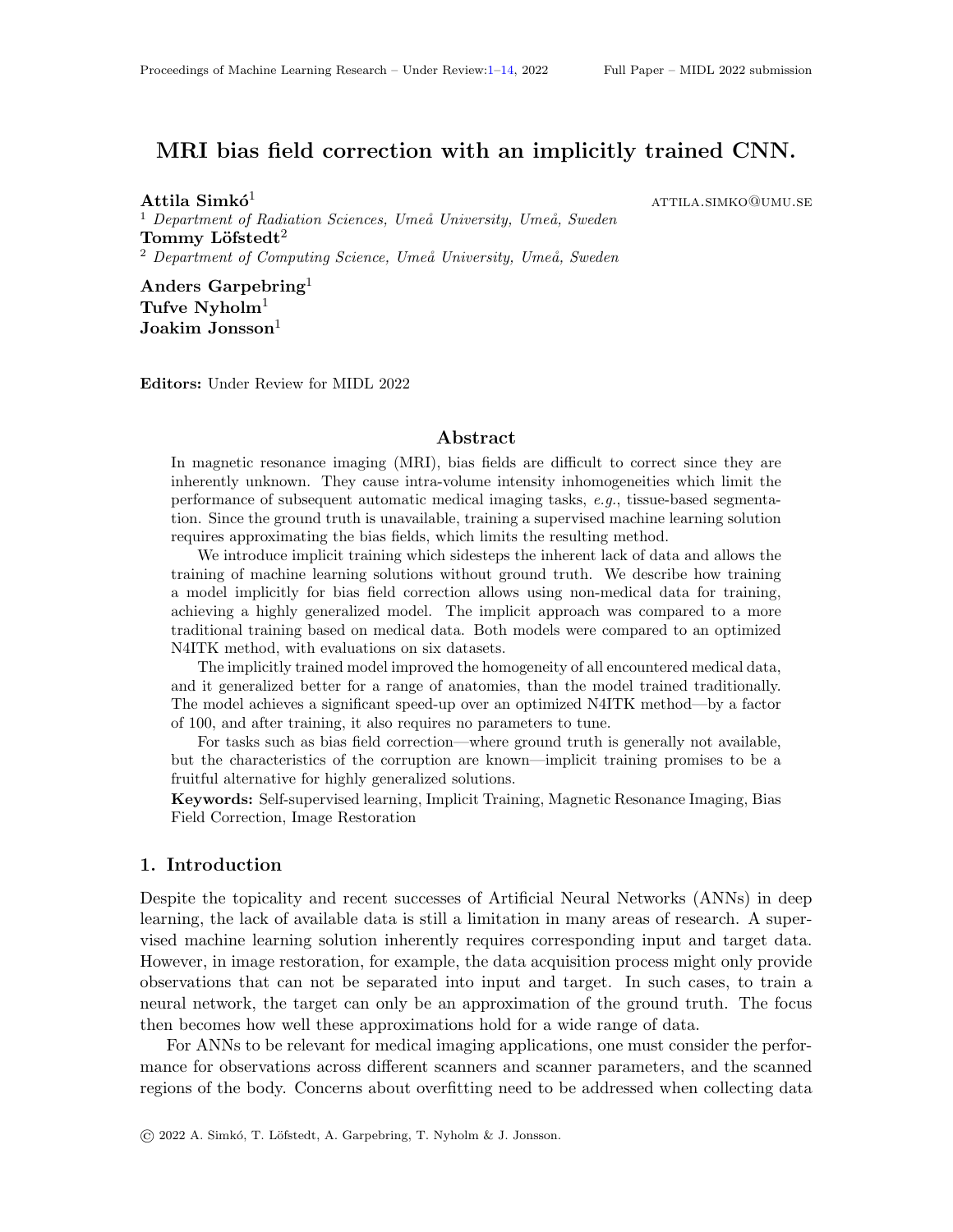- Remi K.S. Kwan, Alan C. Evans, and Bruce Pike. MRI simulation-based evaluation of image-processing and classification methods. IEEE Transactions on Medical Imaging, 18 (11):1085–1097, 1999. ISSN 02780062. doi: 10.1109/42.816072.
- Christian Thode Larsen, J. Eugenio Iglesias, and Koen Van Leemput. N3 bias field correction explained as a Bayesian modeling method. Lecture Notes in Computer Science (including subseries Lecture Notes in Artificial Intelligence and Lecture Notes in Bioinformatics), 8677:1–12, 2014. ISSN 16113349.
- Muqing Lin, Siwa Chan, Jeon Hor Chen, Daniel Chang, Ke Nie, Shih Ting Chen, Cheng Ju Lin, Tzu Ching Shih, Orhan Nalcioglu, and Min Ying Su. A new bias field correction method combining N3 and FCM for improved segmentation of breast density on MRI. Medical Physics, 38(1):5–14, 2011. ISSN 00942405. doi: 10.1118/1.3519869.
- Donald W. McRobbie, Elizabeth A. Moore, Martin J. Graves, and Martin R. Prince. MRI from picture to proton. 2006.
- Charles R. Meyer, P. H. Bland, and J. Pipe. Retrospective correction of intensity inhomogeneities in MRI. IEEE Transactions on Medical Imaging, 14(1):36–41, 1995. ISSN 02780062. doi: 10.1109/42.370400.
- Tufve Nyholm and Joakim Jonsson. Counterpoint: Opportunities and Challenges of a Magnetic Resonance Imaging-Only Radiotherapy Work Flow. Seminars in Radiation Oncology, 2014.
- Olaf Ronneberger, Philipp Fischer, and Thomas Brox. U-net: Convolutional networks for biomedical image segmentation. Medical Image Computing and Computer-Assisted Intervention – MICCAI 2015, 2015.
- John G. Sled, Alex P. Zijdenbos, and Alan C. Evans. A comparison of retrospective intensity non-uniformity correction methods for MRI. Lecture Notes in Computer Science (including subseries Lecture Notes in Artificial Intelligence and Lecture Notes in Bioinformatics), 1230:459–464, 1997.
- John G. Sled, A.P. Zijdenbos, and A.C. Evans. A nonparametric method for automatic correction of intensity nonuniformity in MRI data. IEEE Transactions on Medical Imaging, 17(1):87–97, 1998.
- Shashank N. Sridhara, Haleh Akrami, Krishnamurthy Vaishnavi, and A. Joshi Anand. Bias field correction in 3D-MRIs using convolutional autoencoders. Proc. SPIE, 11596(Image Processing), 2021.
- Nicholas J. Tustison, Brian B. Avants, Philip A. Cook, Yuanjie Zheng, Alexander Egan, Paul A. Yushkevich, and James C. Gee. N4ITK: Improved N3 bias correction. IEEE Transactions on Medical Imaging, 29(6):1310–1320, 2010.
- Uroš Vovk, Franjo Pernuš, and Boštjan Likar. A review of methods for correction of intensity inhomogeneity in MRI. IEEE Transactions on Medical Imaging, 26(3):405–421, 2007.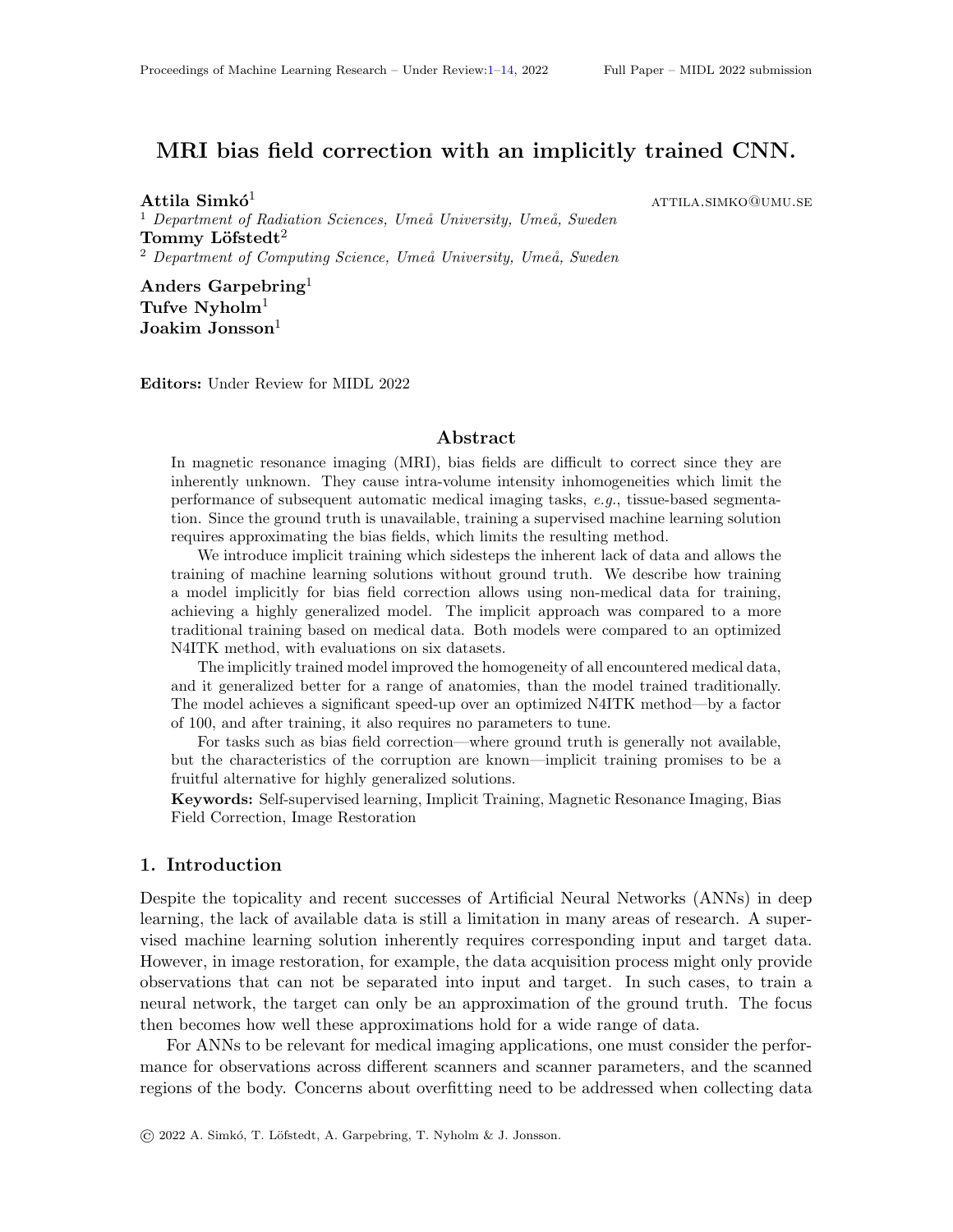- <span id="page-10-1"></span>William Wells, W E L Grimson, Ron Kikinis, and Ferenc A Jolesz. Statistical intensity correction of MRI data. Proc. SPIE, 2359(July):13–24, 1994.
- <span id="page-10-2"></span>Zhe Zhang and Jianhua Song. A Robust Brain MRI segmentation and bias field correction method integrating local contextual information into a clustering model. Applied Sciences (Switzerland), 9(7), 2019. ISSN 20763417. doi: 10.3390/app9071332.
- <span id="page-10-0"></span>Hou Zujun. A Review on MR Image Intensity Inhomogeneity Correction. International Journal of Biomedical Imaging, 2006(1):1–11, 2006.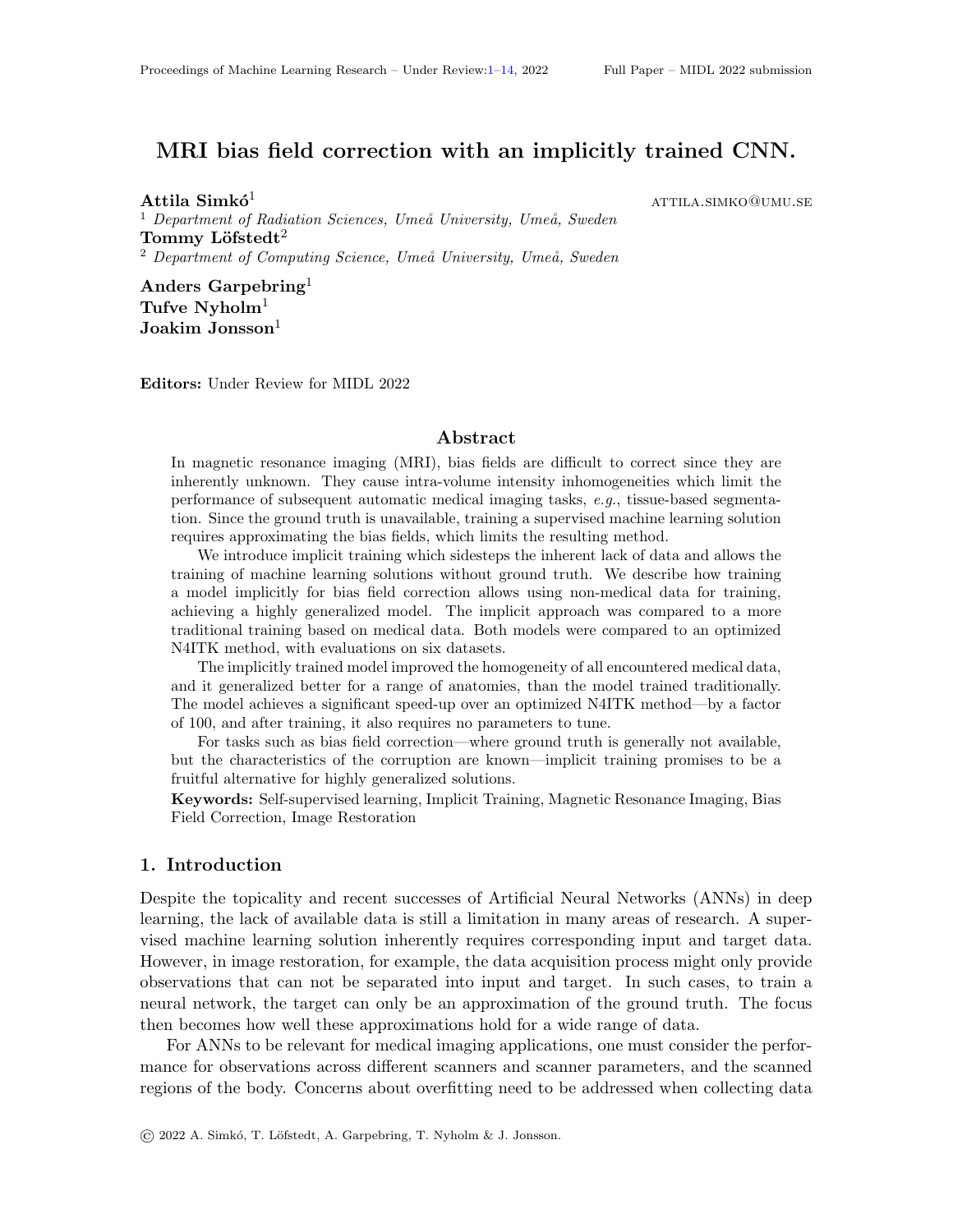#### Appendix A. Related Works

The are many causes of the bias field. Most of it can be attributed to local flip angle variations caused by a non-uniformity in the  $B_0$  static field and the transmitted  $B_1$  field (McRobbie et al., 2006), to tissue-specific radio frequency penetration (Belaroussi et al., 2006) and to heterogeneous receive  $B_1$  fields. Vendors frequently have built-in solutions that correct for the non-uniform receiver-coils—e.g. PURE for GE Healthcare (Chicago, Illinois, United States) and Prescan Normalization for Siemens (Erlangen, Germany).

For retrospective bias field correction, one of the most popular methods is an iterative, high-frequency content maximization method proposed (Sled et al., 1998), called N3. Their extensive research on the characteristics of the bias fields provides a strong theoretical foundation for the correction. The method is subject to constant renewals and modifications (Lin et al., 2011; Larsen et al., 2014), of which one of the most popular is N4ITK (Tustison et al., 2010). The N4ITK is often used in clinical practice due to its high accuracy. This performance comes at the cost of execution time, and a list of parameters to be tuned.

Despite its complex combination of origins, a bias field can be described as a lowfrequency multiplicative imaging artefact causing a smooth intensity variation spatially across the image. This is an important characteristic, as correctors might approximate the field using a Gaussian [\(Wells et al.,](#page-10-1) [1994\)](#page-10-1) or a quadratic estimation (Dawant et al., 1993), or B-splines for the case of N4ITK, smoothness is nonetheless often assumed and exploited in different methods (Sled et al., 1998).

Deep learning has been applied to bias field correction before, most often on a particular anatomy or contrast (Sridhara et al., 2021; Goldfryd et al., 2021) without the main aim of producing a generalized model. They are also often combined with another medical imaging task, such as tissue segmentation (Fengkai et al., 2019; [Zhang and Song,](#page-10-2) [2019\)](#page-10-2) or signal reconstruction (Gaillochet et al., 2020), which keeps the method limited to that particular context. The authors are not aware of any other work that aims to achieve such high generalization for the bias field correction of MRI data using deep learning.